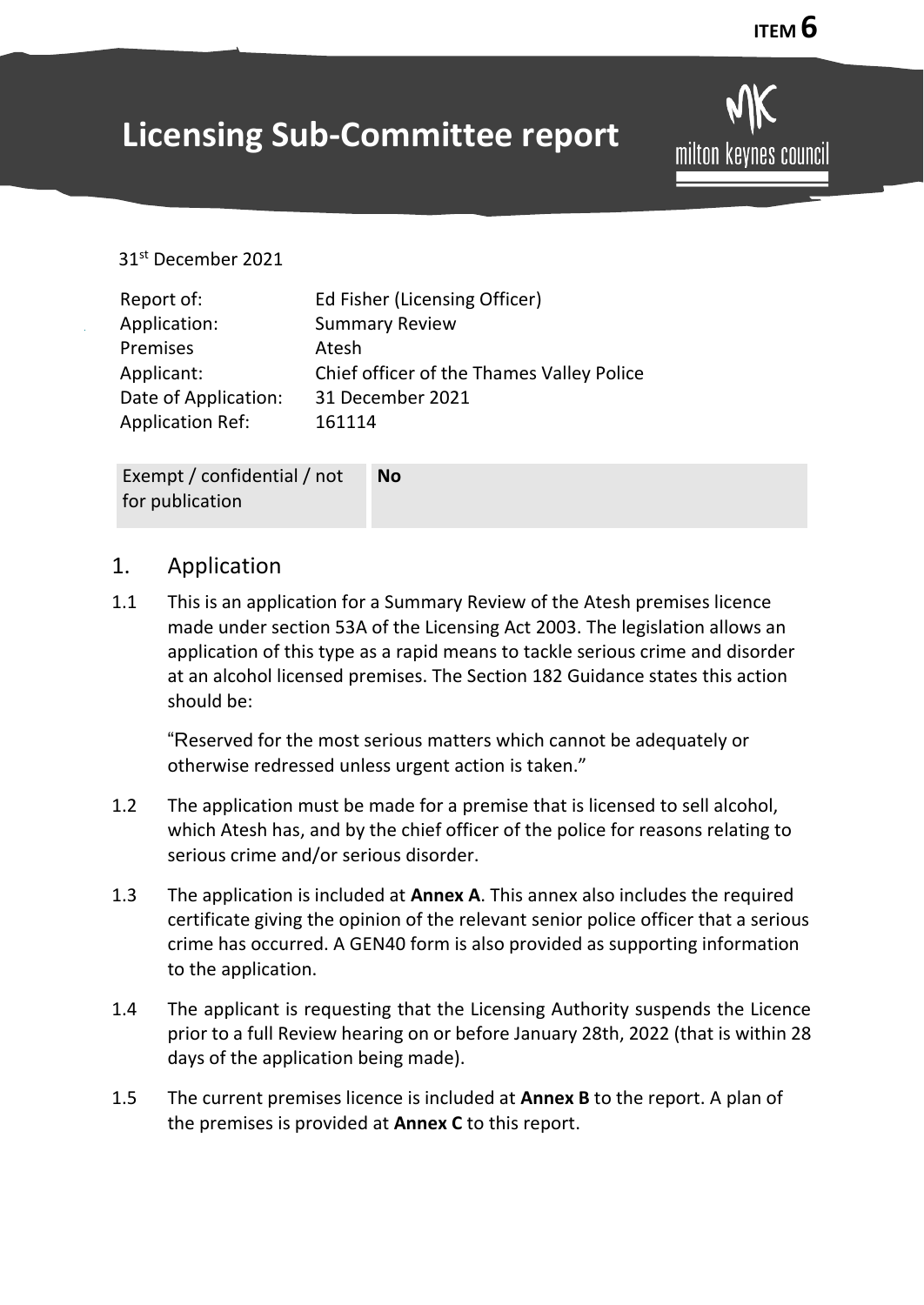1.6 Current hours of operation:

| Supply of Alcohol/ Entertainment / Late Night Refreshment |                                       |
|-----------------------------------------------------------|---------------------------------------|
| Monday to Sunday                                          | $1000 - 0400$ (the following morning) |
| <b>Opening Hours</b>                                      |                                       |
| Monday to Sunday                                          | 1000 - 0430 (the following morning)   |

## 2. Responsible Authorities

2.1 Only the police may serve a Summary Review application. No representations can be made in support or against the application at this stage other than by them or the licence holder.

## 3. Officer Observations

- 3.1The application has been served correctly by the Thames Valley Police.
- 3.2 The Atesh is situated in Central Milton Keynes and consists of a ground and first floor area. A map of the locality is available at **Annex D.**
- 3.3 A full review hearing must be held on or before January  $28<sup>th</sup>$ . During that hearing, other responsible authorities and other persons will have been able to make representations in relation to the review application if they consider it appropriate.
- 3.4 The premises licence for Atesh was granted on the January 2019 and transferred to the current holder in August 2020. The premises were inspected in November 2021 and non-compliance issues notified to the licence holder.

## 4. Determination of the Application by the Sub-Committee

- 4.1 The Sub-Committee is required under Section 53B of the Licensing Act 2003 to consider implementing interim steps prior to the full review hearing.
- 4.2 The interim steps that the Sub-Committee can take are:
	- (a) the modification of the conditions of the premises licence.
	- (b) the exclusion of the sale of alcohol by retail from the scope of the licence.
	- (c) the removal of the designated premises supervisor from the licence.
	- (d) the suspension of the licence.